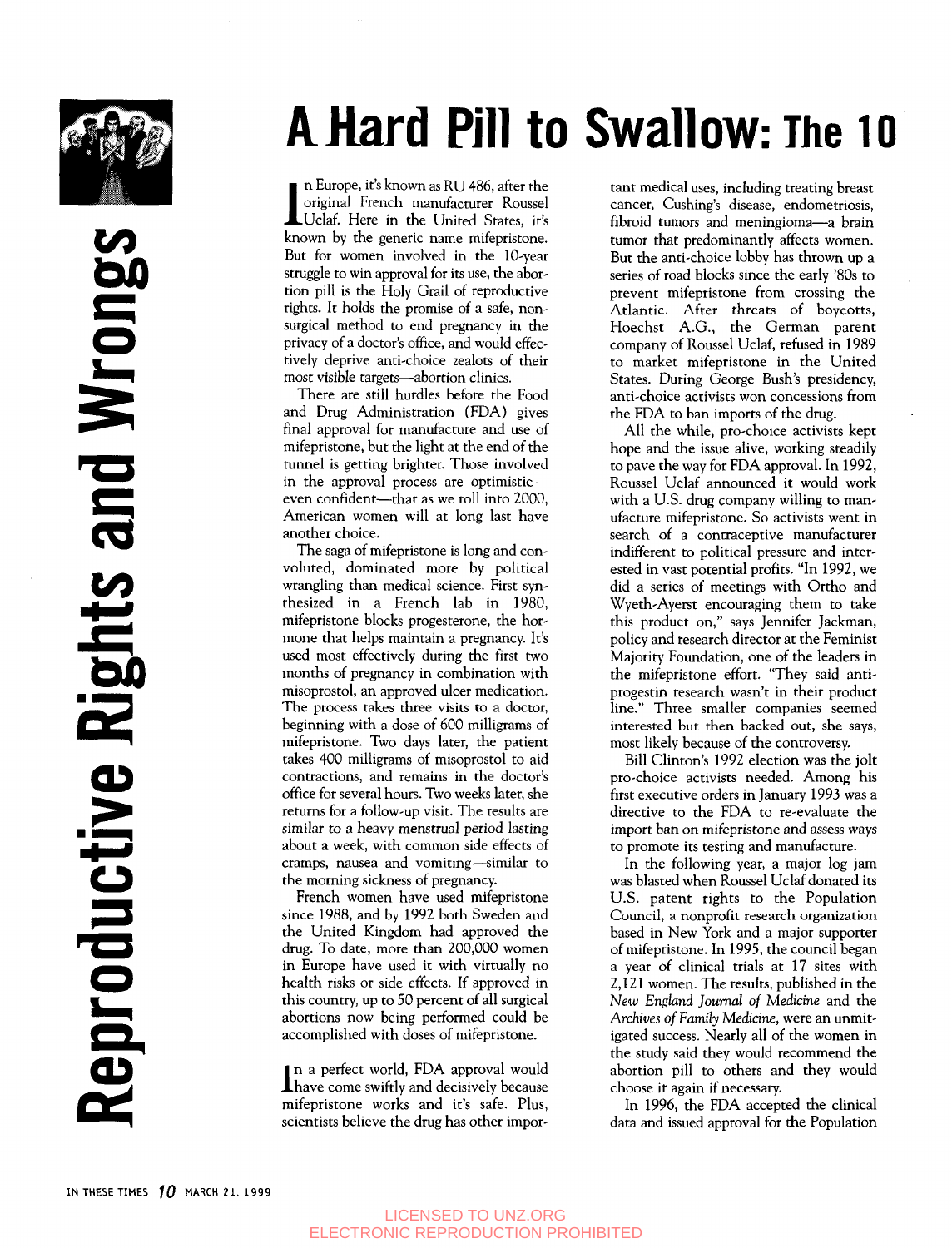## $\Gamma$ ear Fight for Mifepristone By Annette Fuentes

Council to take the next step in bringing mifepristone to the U.S. market. A pharmaceutical manufacturer was needed and Gedeon Richter, a European company, stepped forward. But when the subject is abortion, Murphy's Law is operative. Gedeon Richter quit without explanation in early 1997 and the approval process slammed to a halt. Had the company not backed out, mifepristone could have been available two years ago. "Abortion politics is the overarching thing," says Sandra Waldman, spokeswoman for the Population Council. "It meant that no existing pharmaceutical company would touch the drug."

So if no company would get involved, a new one had to be formed. Enter Danco, a group of private investors that came together to bring the abortion pill to the U.S. market. Danco won't say much about its owners or how they operate because of concerns about anti-abortion extremists. "We're a start-up pharmaceutical company dedicated to women's health," says Danco spokeswoman Heather O'Neil.

Working with the Population Council, Danco is steering mifepristone through the painstaking PDA approval process, which O'Neil says is moving smoothly. "The PDA's outstanding issues are about manufacturing," she says. "All the clinical trials were done using Roussel's drugs. The PDA now has to inspect the new manufacturing plant." Danco will then distribute the drug directly to doctors' offices for use under strict supervision. O'Neil wouldn't say where the drug is being manufactured because of security concerns, but did say Danco is confident that mifepristone will be available by the end of the year.

Mot if the anti-choice politicians in Congress have their way. As the curtain falls on the presidential impeachment show, the House and Senate will resume their business, and on the agenda of several representatives is defeating PDA approval of mifepristone. Last summer, the House passed by a vote of 223 to 202 an amendment to prohibit the PDA from funding the testing, development or approval of any drug that causes abortion. Authored by Rep. Tom Coburn (R-Okla.), the amendment was tagged onto an agricultural appropriations bill. Although it died during Senate-House conferencing, Coburn and fellow conservative Rep. Chris Smith (R-N.J.) have distinguished themselves as tenacious foes of women's reproductive freedom. Smith led an attack on an amendment to guarantee health insurance coverage of birth control for federal employees. During the debate, Smith sought to define common contraceptives, including the IUD, as forms of abortion and to prohibit insurers from covering them.

"There were nine pro-choice seats gained in the last election but we still have an anti-choice Congress," says Bonnie McEwan, legislative director of Planned Parenthood. "We expect there will be a fight, but we expect to win." McEwan noted that the new House leadership has vowed to focus less on the conservative morality issues, such as abortion, but she doesn't believe Cobum and Smith "will just fall into line with the speaker."

omen in the United States are not the only ones who will reap the benefits of mifepristone when it finally becomes available. The PDA's stamp of approval will likely trigger activity in other countries, says Sally Ethelson of Population Action International, a research and advocacy organization in Washington. "Many developing countries do not have the regulatory systems in place to evaluate drugs coming onto the market," she says. "So many of them look at PDA approval because it's considered to be the most stringent evaluation process in the world. If the PDA approves mifepristone, it would make it available in many other countries." Given the World Health Organization's estimate of 70,000 to 100,000 deaths yearly from unsafe or self-inflicted abortions, providing women with a safe choice is simple humanitarianism.

Still, nothing about mifepristone and the abortion debate can be simple. Even as mifepristone hovers within reach, its approval so tantalizingly close, anti-choice extremists have upped the ante in the past year with acts of violence that can only be understood as an assault on women's autonomy. "Nobody gets to what underlies all this," McEwan says. "Margaret Sanger said it 80 years ago: The established order doesn't<br>want to see women truly empowered."

In a perfect world, FDA approval would have come swiftly and decisively because mifepristone works and it's safe.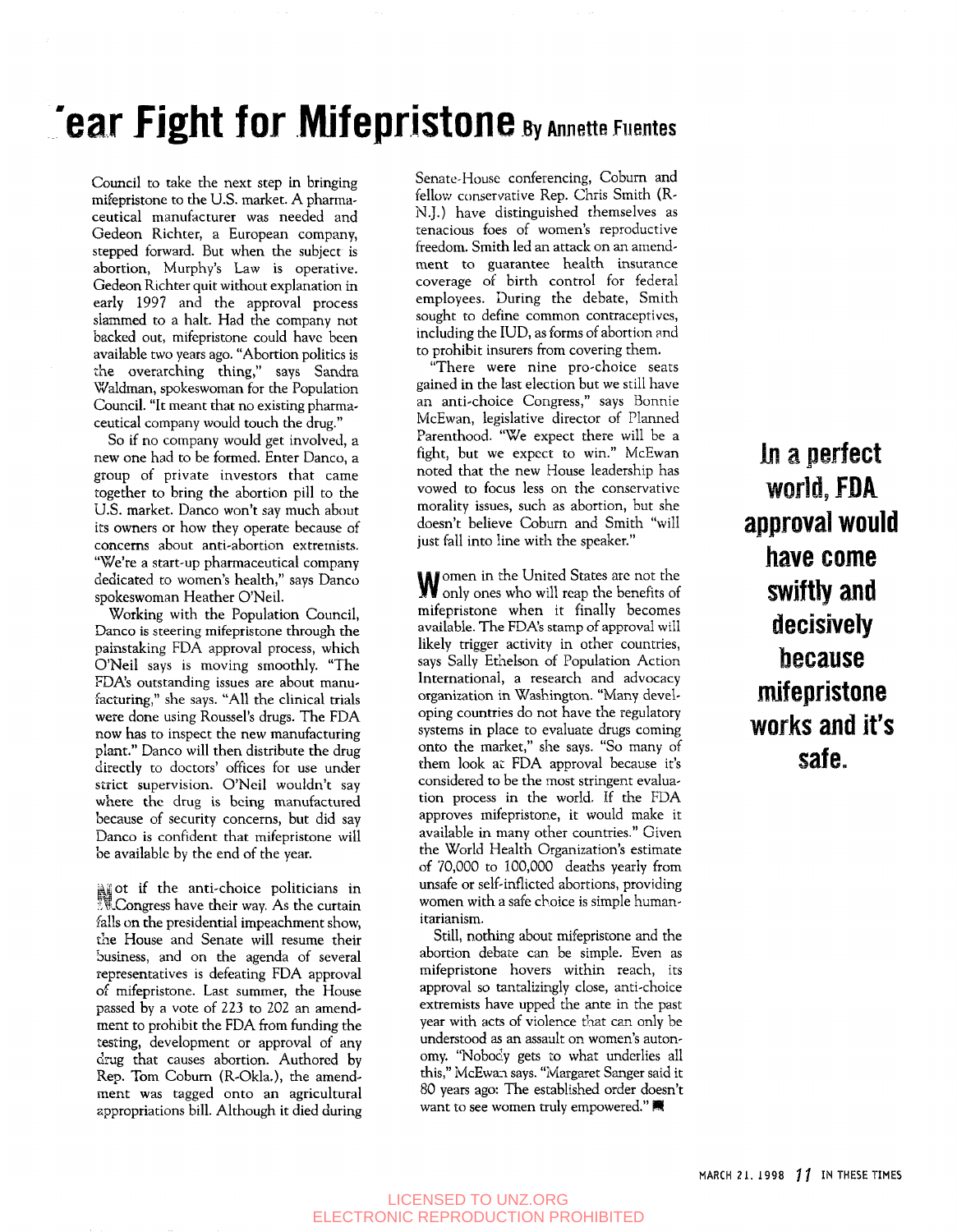

## The Good Guys **By Kristin Kolb**



### Sen. Barbara Boxer (D-Caiif.)

The leading senator in the fight for reproductive choice, Boxer fought hard for the Freedom of Access to Clinic Entrances Act. This year, she will reintroduce the Family Planning and Choice Protection Act, which would mandate Medicaid coverage of abortion, full contraceptive coverage in all health plans, federal protection of abortion clinics, an increase in funding for reproductive health research, and approval and distribution of mifepristone.



#### Sen. Olympia Snowe (R-Maine)

The first-term senator served in the House for 16 years and is a former co-chairwoman of the Congressional Women's Caucus. Snowe isn't afraid to deviate from the Republican Party line, particularly on women's health issues. She was a vocal critic of the global gag rule the Pro-Life Caucus pushed through Congress. She sponsored the Equity in Prescription Insurance and Contraceptive Coverage Act, which would have required health plans to cover all contraceptives—a major issue as only 15 percent cover the five major contraceptives (the pill, diaphragm, IUD, Depo-Provera and Norplant). Although the bill didn't pass, Snowe successfully amended an appropriations bill to require full contraceptive coverage for federal employees.

## The Real Smeal The Feminist Majority Speaks Out

Since its founding in 1989, the<br>
Seminist Majority Foundation's'<br>
National Clinic Defense Project has<br>
heap obstring the rise of anti-ebertian Feminist Majority Foundation's' National Clinic Defense Project has been charting the rise of anti-abortion extremism and providing direct aid to clinics at risk of harassment and violence. Eleanor Smeal, president of the Feminist Majority Foundation, recently spoke with Annette Fuentes about the future of reproductive rights in this country.

#### You must *feel like Cassandra because you've been warning about the growing violence by anti-abortion extremists for so long,*

It's been very difficult. Initially, people just said I had an attitude. But our knowledge was based on experience and research. We knew this was getting deadly. [Anti-abortion extremists] were first bombing empty buildings. They were giving specific death threats and we thought they'd go to an assassination strategy. They did. The worst, of course, is they have now gone to lethal bombings, sniper attacks and butyric acid attacks. People do not understand because the reporting has predominantly perpetuated a lone-wolf theory.

I believe there will be a tremendous backlash against [the anti-abortion extremists] if we have the will to stay the course and fight. Three groups—Planned Parenthood, the National Abortion Federation and the Feminist Majority Foundation—are working together to provide security and help to clinics. The NOW Legal Defense Fund is helping legally. It is a tremendous work load. As [the November 1998 murder of Dr. Barnett Slepian] was happening, a clinic in Raleigh, N.C., received a bomb threat that was serious. That same week, we had the anthrax scare and a hoax bomb in the Birmingham, Ala., clinic that was bombed



before. There were 19 butyric acid attacks, fake bombing attacks, lethal bombs and an assassination, all in 1998.

**Why** *have the media and the government been slow to*

*react to anti-abortion terrorism?*

Part of it is just simply denial. But secondly, it seems like our democracy is so stable. There can't really be terrorists here. It almost makes us look extreme by reporting what's happening.

*January 22 was the twenty-sixth anniversary of* Roe v. Wade. What is *the future of this important legal milestone?*

*Roe. v. Wade* is at risk. Until [the November 1998] election, Congress was three votes shy of overriding the president's veto of the [late-term abortion] ban. Next election we still have to worry about losing the ability to stop a filibuster. If we lose the presidency in the year 2000 and keep the majority of both the House and Senate dominated by the right, then we could lose the Supreme Court again. Much hangs in the balance. George W. Bush is opposed to abortion. So we cannot be fooled. Women's rights are struggling.

I want to say to all feminists: If you took a siesta, if you decided it was all solved, forget it. We need you now if we're going to secure the victories of the 20th century for the 21st century. If we're going to stop the terror, we've got to change the political climate and we have to stop the extremists. It all goes hand in hand. We had to expect that if we advanced feminism, they would start shooting us. We have a patriarchy that feels threatened. If we're going to solidify our gains, we've got to rally our forces now. There's no social revolution that didn't have to worry about the backlashes.  $\blacksquare$ 

### Rep. Nita Lowey (D-N.Y.)



When it comes to reproductive rights, Nita Lowey is miles ahead of her congressional colleagues. As chairwoman of the House Pro-Choice Task Force, Lowey sponsored more pro-choice legislation in the 105th Congress than any other senator or representative. She has fought to increase funding to prevent teen pregnancy, ensure that health plans provide women with access to OB/GYNs, institute federal security at abortion clinics and repeal the law that prohibits abortions at overseas military hospitals. She also was the House sponsor of Snowe's contraceptive coverage amendment and Boxer's Family Planning and Choice Protection Act Lowey is a leading Democratic candidate to replace Sen. Daniel Patrick Moynihan in 2001.

IN THESE TIMES 12 MARCH 21. 1999

### LICENSED TO UNZ.ORG ELECTRONIC REPRODUCTION PROHIBITED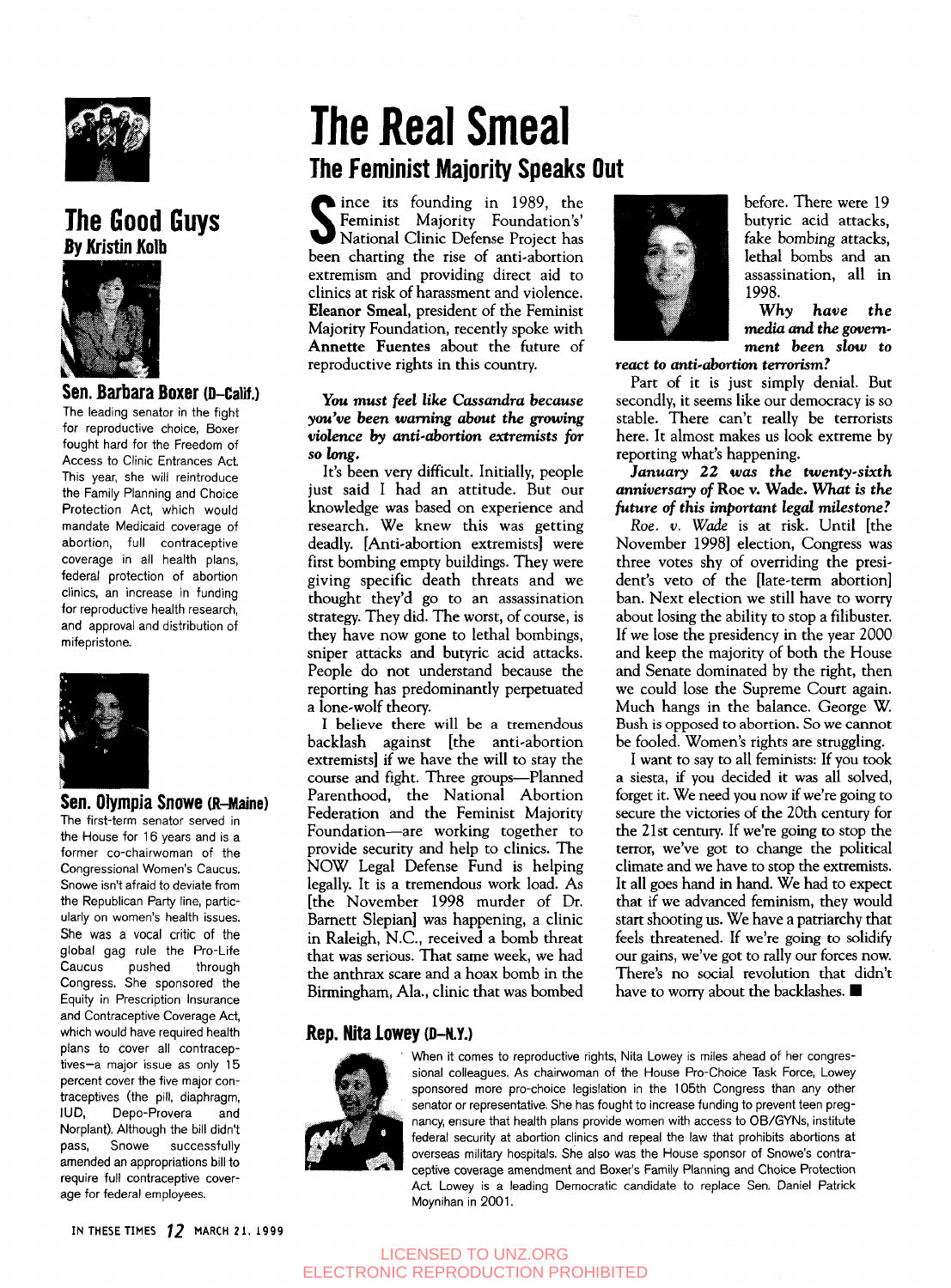# Money Changes Everything

## The Right Invests To Limit Choice

eligious right and anti-choice activists are putting their money **EXAMPLE THEIR AND ARRY COVER THE**<br> **EXAMPLE THEIR POLITICS ARE:** Over the past five years, a handful of small hut aggressive investment funds hot-wired to the Catholic Church and Christian fundamentalist groups have been spreading the gospel of conservatism the oldfashioned, Wall Street way.

Most conservative funds, like the Orlando-based Timothy Fund, grounded in Christian fundamentalism, simply screen out investments that offend its values. President Art Ally gets investment advice from Pro Vita Advisors of Ohio, which monitors "corporate America's direct and indirect involvement in the abortion industry," and from Life Decisions International, a New York anti-choice group that tracks supporters of Planned Parenthood. American Express and Merrill Lynch fail the Timothy screen because of their contributions to the nonprofit.

Other funds use shareholder activism and strong-arm tactics to influence corporate policies, philanthropy and product lines. The Dallas-based Aquinas Funds, for example, goes for high performing investments and tries to effect change. Aquinas adheres to the guidelines of the National Conference of Catholic Bishops, which opposes not only abortion but contraception in general. As shareholders in drug companies Pharmacia & Upjohn and American Home Products, Aquinas has lobbied to phase out their lines of birth control drugs. Aquinas also wants to put warning labels on contraceptives, alerting consumers that they could induce abortion—an anti-choice myth, not medical reality.

In 1997, CEO Frank Rauscher boasted that Aquinas had used its stockholder status to convince major pharmaceutical companies—including Teva, Merck, Abbott Labs, Johnson &. Johnson and Pharmacia & Upjohn—to neither produce nor distribute mifepristone. Rauscher told *Mutual Funds* magazine in 1997 that his argument to company management was economic, not religious: "As a shareholder, we were concerned about the litigation possibilities that may arise if one of the companies that we owned got involved in that pill." Rausher also says Aquinas pressured Chase Manhattan Bank to stop contributing to Planned Parenthood.

Conservative investment funds have hardly racked up fat profits for their flocks. The performances of both Aquinas and Timothy have been less than dynamic since they were founded in 1994, but that's not unusual in the arena of socially responsible investing. The real question is how successful their pressure tactics have been in influencing companies that support reproductive health choices. That is more difficult to gauge. While Rauscher claims to have scared off drug companies from making mifepristone, he hasn't produced documentation to prove it. And American pharmaceutical companies were intimidated by the controversy surrounding mifepristone long before Aquinas appeared on the scene.

Jim Minow, Planned Parenthood's development director, says corporate support has increased in recent years. As the names of individual donors are kept confidential, Minow would not say whether Chase Manhattan has been a donor. But he insisted that "no antichoice organizations have ever been successful in pressuring any corporation from continuing support of Planned Parenthood." A.F.

#### Rep. Christopher Smith (R-NJ.)

Smith-a huge fan of the Christian rock group Petra-is serving his tenth term in Congress. Co-chairman of the House Pro-Life Caucus, he successfully sponsored the global gag rule, a bill to prohibit funding for international family planning organizations that advocate choice. Smith also co-sponsored the Partial Birth Abortion Ban Act. 'Those who fashion themselves as 'advocates of children' and 'pro-women' while promoting or even acquiescing to abortion," he says on his Web site, "are either hypocrites or are living in an unhealthy state of denial."





## The Bad Guys **By Kristin Kolb**



Rep. Jo Ann Emerson (R-Mo.) Emerson—the first woman elected to Congress from Rush Limbaugh's hometown—introduced the Right to Life Amendment in 1997. This constitutional amendment would declare any reference to the word "person" in the Constitution to mean "any unborn person." She also co-sponsored the Partial-Birth Abortion Act. According to Emerson, Roe v. Wade "has done little to set women free" and denied women "the opportunity to love and be loved in America"



Rep. Tom Coburn (R-Okia.) A physician who boasts he has "delivered more than 3,000 babies," the three-term congressman is a darling of the religious right. Coburn co-sponsored the Partial Birth Abortion Act and passed legislation prohibiting medical students from performing abortions. His Child Custody Protection Act would make it a federal crime to help an out-ofstate minor get an abortion in states that do not have parental consent laws. Coburn is an obsessive promoter of sexual abstinence-he has crusaded across northeastern Oklahoma giving "abstinence education presentations" complete with medical photos that "graphically display the consequences of sexual relations outside of a monogamous marital relationship."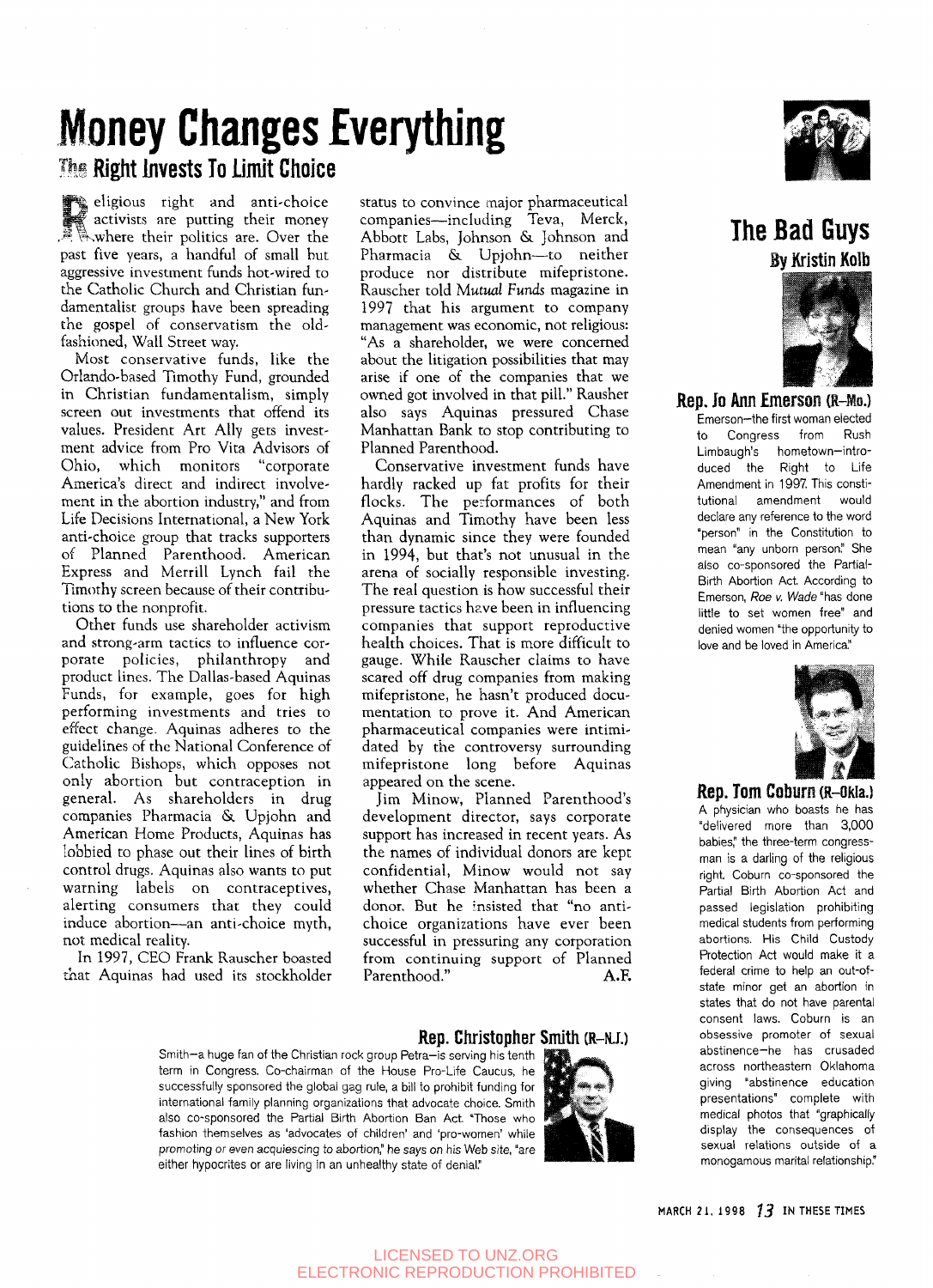

### Quinacrine Crimes By Christine McConville

Now banned in both India and Chile, the battle over quinacrine appears to be waning. More than 100,000 women have been sterilized by the drug, and its use has sparked a worldwide debate about health risks and the motives of its supporters.

Quinacrine is inserted as a pellet into the uterus. It dissolves, travels into the Fallopian tubes and causes scarring, which blocks the tubes and causes irreversible sterilization. Lab tests have found that quinacrine also causes cells to mutate, increasing the risk of cancer.

The drug's sole distributors are Stephen Mumford, head of the North Carolina-based Center for Research on Population and Security, and Elton Kessel, secretary general of the International Federation for Family Health in Leasburg, N.C. They argue that quinacrine is safer and cheaper than surgical sterilization, and that they are saving women's lives by preventing unwanted pregnancies in countries with a high risk of death from childbirth complications. Mumford and Kessel have handed out the drug in 19 countries—including Iran, Indonesia, Pakistan and the United States—primarily by linking up with other physicians who advocate its use. And according to a recent Wall Street Journal article, several Vietnamese women were given quinacrine during routine gynecological exams not knowing its irreversible impact.

Mumford and Kessel are supported by the right-wing Leland Fikes and Scaife Family foundations. The Federation for American Immigration Reform also has advocated for the distribution of quinacrine to researchers, clinicians and government health agencies worldwide.

Despite these well-heeled and well-connected supporters, no regulatory body currently supports quinacrine's use as a sterilant Both the Food and Drug Administration (FDA) and the

# losing Choice Worldwide

## Maquiladora Tests Screen Out Pregnant Women

Mexicos maquinadora operators like<br>the abundant, cheap labor of their<br>don't like the feat that we was also exico's maquiladora operators like the abundant, cheap labor of their don't like the fact that women can get pregnant. That's because Mexican labor codes mandate a generous array of maternity benefits, including six weeks paid leave before and after giving birth, as well as a guarantee that women's jobs will be waiting for them when they return.

The solution for many maquiladoras is to use urine tests as part of the job application process to screen out pregnant women. Even after women are hired, they often are forced to submit to periodic pregnancy tests to keep their jobs. Several corporations, including Siemens, a German electronics company, and Lear, a U.S. auto parts manufacturer, require women to report to infirmaries with proof that they're menstruating.

Such abuses were carefully documented by Human Rights Watch in a report released last December, which details 53 cases of pregnancy discrimination at 50 factories along the U.S.'Mexico border and in Baja California. The culprits are a who's who of the multinational export sector: Samsung, Matsushita, Sunbeam-Oster, Sanyo, Pacific Dunlop, Johnson Controls and Tyco International, as well as Siemens and Lear. The maquiladora sector is a heavyweight in the Mexican economy, employing more than 1 million workers and generating \$55 billion in exports last year.

The companies make no bones about their pregnancy policies and practices, even though they would seem to violate both Mexico's labor laws and Constitution, which prohibit sex discrim-

ination. That's because the Mexican gov-<br>ernment has sided with the ernment multinationals by claiming that pregnancy testing isn't a form of sex discrimination, but rather a legitimate part of the hiring process. Even labor unions have refused to take a stand for their women members and, in some cases, have colluded with the factory owners in shutting women out of jobs. "In Matamoros, where they have the highest unionization rate among maquilas, a woman said one union would not send her out to a job because she was pregnant," report author Le Shawn Jefferson says. "So she went to a different hiring hall, didn't reveal her pregnancy and had no trouble getting a job referral."

In 1997, Human Rights Watch filed a petition with the U.S. Labor Department, charging that the Mexican government is violating NAFTA side agreements, which prohibit abusive labor practices. How well NAFTA works to protect Mexican women will be a good test of the covenants that labor advocates on both sides of the border pushed for. So far, talks between Mexico and the United States on the issue have been grinding along, says Jefferson. Although, in one positive development, the Labor Department told Human Rights Watch it would convene a conference on women and work in Mexico sometime this year.

Meanwhile, women's autonomy and health are in daily jeopardy because of workplace discrimination. "We have heard of women hiding their pregnancies or delaying prenatal care because they didn't want to miss work or were afraid to ask for a day off," Jefferson says. "Women are making reproductive health choices under threat." **A.F.**

World Health Organization have recommended against further human trials of quinacrine sterilization. Last year, the FDA ordered Mumford and Kessel to destroy their existing quinacrine stock.

India's Supreme Court banned quinacrine sterilization in 1998 after six years of illegal clinical trials. That year, quinacrine also was banned in Chile—where it was first introduced in the 70s-due to intensive organizing efforts in the women's health movement and recommendations by the World Health Organization.

But the fight to end quinacrine use is far from over. Mumford says he plans to continue manufacturing and distributing it overseas. The Committee on Women, Population and the Environment (CWPE), an opponent of quinacrine, thinks Mumford will concentrate on countries with weak regulatory mechanisms and strong population control policies, such as China.

"Mumford has argued that feminists who oppose quinacrine are 'the pope's handmaidens' the enemies of birth control," CWPE's Betsy Hartman told the Boston Globe. "But the conflict over quinacrine is not about pro-choice vs. anti-choice. It's about safe vs.<br>unsafe contraception." ■

**Christine McConville is a** writer in Chicago.

"不是"的 

1998年12月12日に、1998年12月1日に、1998年12月1日、1998年12月1日、1998年12月1日、1998年12月1日、1999年12月1日、1999年12月1日、1999年12月1

**The Secret Contract of the Secret Contract of the Secret Contract of the Secret** 

IN THESE TIMES 14 MARCH 21. 1999